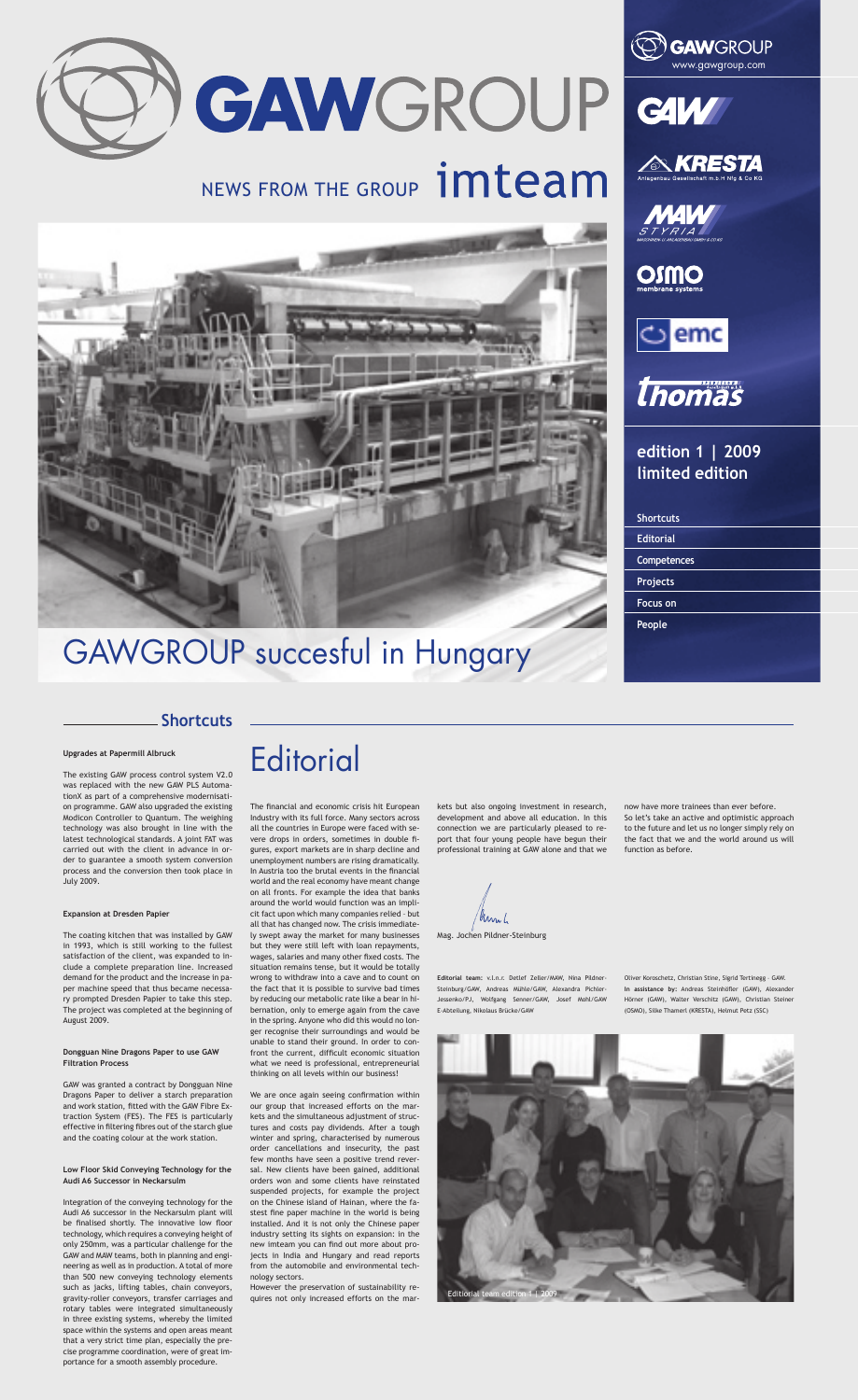**gaw**group

### **2**

Increased dependence on energy imports, the continual rise in greenhouse gas emissions but ncreased dependence on energy imports, the also the search for new markets for agricultural products have led to a call for the intensified use for renewable energy sources. Use of biogas as a regenerative energy source has thus become more important.

### **What is Biogas**

Biogas is a mixture that primarily comprises the components methane and carbon dioxide, whereby it is the methane that provides the value and is used to provide energy (one cubic metre of methane provides almost 10 kilowatt hours of energy). The gas production is carried out in biogas systems by a process of anaerobic (oxygen-free) fermentation of organic material; The most suitable raw materials are waste materials that contain biomass, e.g. sewage sludge, biodegradable waste or food waste, liquid manure, dung and specially cultivated energy crops (renewable raw materials).

#### **Supplying the Natural Gas Network**

If biogas is correctly prepared and cleaned – in which case we call it methane gas from regenerative sources – it can be used in the same way as conventionally obtained natural gas. In contrast to the local conversion of biogas into electricity in thermal power stations (state of the art) it is possible to transport the entire energy contents to the consumer by supplying biogas into the natural gas network, where its conversion into each required form of energy is carried out with higher degrees of efficiency. Besides the technical advantage the increased use of biogas also makes a substantial contribution to the reduction of greenhouse gas emissions as only the CO2 that was removed from the atmosphere during plant growth is released on combustion.

#### **Preparation of Biogas**

Within the framework of a pilot project at Steirische Gas-Wärme GmbH, the Association for Pollution Prevention in Leoben and Stadtwerke Leoben (the public utilities company in

Leoben) the consortium GAW – KVT was granted to the contract for the construction of a biogas preparation system (imteam reported on this in Issue 1/08).

The system comprises primarily gas cleaning, gas drying and wash media regeneration, whereby methane enrichment by component separation (gas cleaning) forms the heart of the system: the gas flow that is taken from the gas pipe is brought to a low preliminary pressure in a charger following successful condensate separation and then washed with an amine water solution in the absorber. This cleans the gas of carbon dioxide, hydrogen sulphide and other interfering components using slight overpressure. After drops of liquid and wall condensation have also been separated in a further step and the gas has been dried the gas flow is transferred to the supply station. The regeneration of the washing medium is carried out by heat

input in the desorber. The previously absorbed components are thus removed and the amine can be re-used in the cycle.

The system is designed for 250 Nm3/h of crude gas and is constructed in a compact container system. Amine washing represents an attractive concept for biogas preparation with regard to the low number of necessary pieces of apparatus, compressors, pumps and piping, its operation almost without pressurisation and the thermal regeneration of the washing medium. Another advantage results from the fact that components CO2 and H2S are produced in very concentrated forms during regeneration and the gases can therefore be disposed of easily. The particular challenge in the preparation of biogas is its cleaning in order to fulfil the strict quality norms that are in force for natural gas. Supply into the public gas network at Stadtwerke Leoben is thus absolutely exemplary.

# Refinement of Biogas to Natural Gas Quality

## Full Desalination using Electro-deionisation

### **Competences**

### 3 Function of the Electro-deionisation

Requirements for de-ionised water range from the semiconductor industry to energy and power station technology through to sensitive applications in the medical and pharmaceutical sectors. OSMO Membrane Systems GmbH is now offering an innovative and complete alternative to the conventional ion exchanger in the form of electro-deionisation.

### **Structure and Function**

Several layers of various ion-selective membranes that are permeable for anions or cations are located between an anode and a cathode. The alternating concentrate chambers and ion exchanger chambers, filled with the relevant resin, are located between these membranes. The ion exchanger resin exchanges the ions in the water supply for H+- and OH--ions. If the original ions are removed from the water supply and replaced with hydroxyl ions then this reduces its conductivity and the electrical potential splits the water molecules on the resin. The hydroxyl ions that are thus produced then regenerate the resin continuously, which leads to uninterrupted operation of electro-deionisation without auxiliary regeneration agents. As an experienced system supplier OSMO Membrane Systems GmbH offers both electro-deionisation with equipment (e.g. power supply, piping) as well as the preceding preparation steps such as reverse osmosis and membrane degassing from a single source.



1, 2 Biogas preparation system Leoben

Biogas systems make a valuable contribution to alternative and decentralized energy production and close materials cycles through the material utilisation of biogenic waste

The electro-deionisation of OSMO is an innovative alternative to the conventional ion exchanger



**The function and structure of the electrodeionisation (EDI) process has the following advantages:** 

#### Compact design

Maintenance-free operation

Low operating costs

No handling of regeneration chemicals

Simple to extend due to its modular structure

#### **Technical data:**

| Type designation         | $OS-EDI-500XL$                |
|--------------------------|-------------------------------|
| Dimensions               | 22x56x37cm (WxHxD)            |
| Water supply flow        | $1.3 - 2.3$ m <sup>3</sup> /h |
| Yield                    | approx. 90% *                 |
| Conductivity<br>achieved | $< 0.1 \mu$ S/cm *            |
| Electricity              | 300VDC, 2A *                  |

*\* The yield, conductivity and electricity consumption depend on the quality of the water supply. In an ideal situation the electro-deionisation will be preceded by reverse osmosis and degassing procedures.* 

*3*

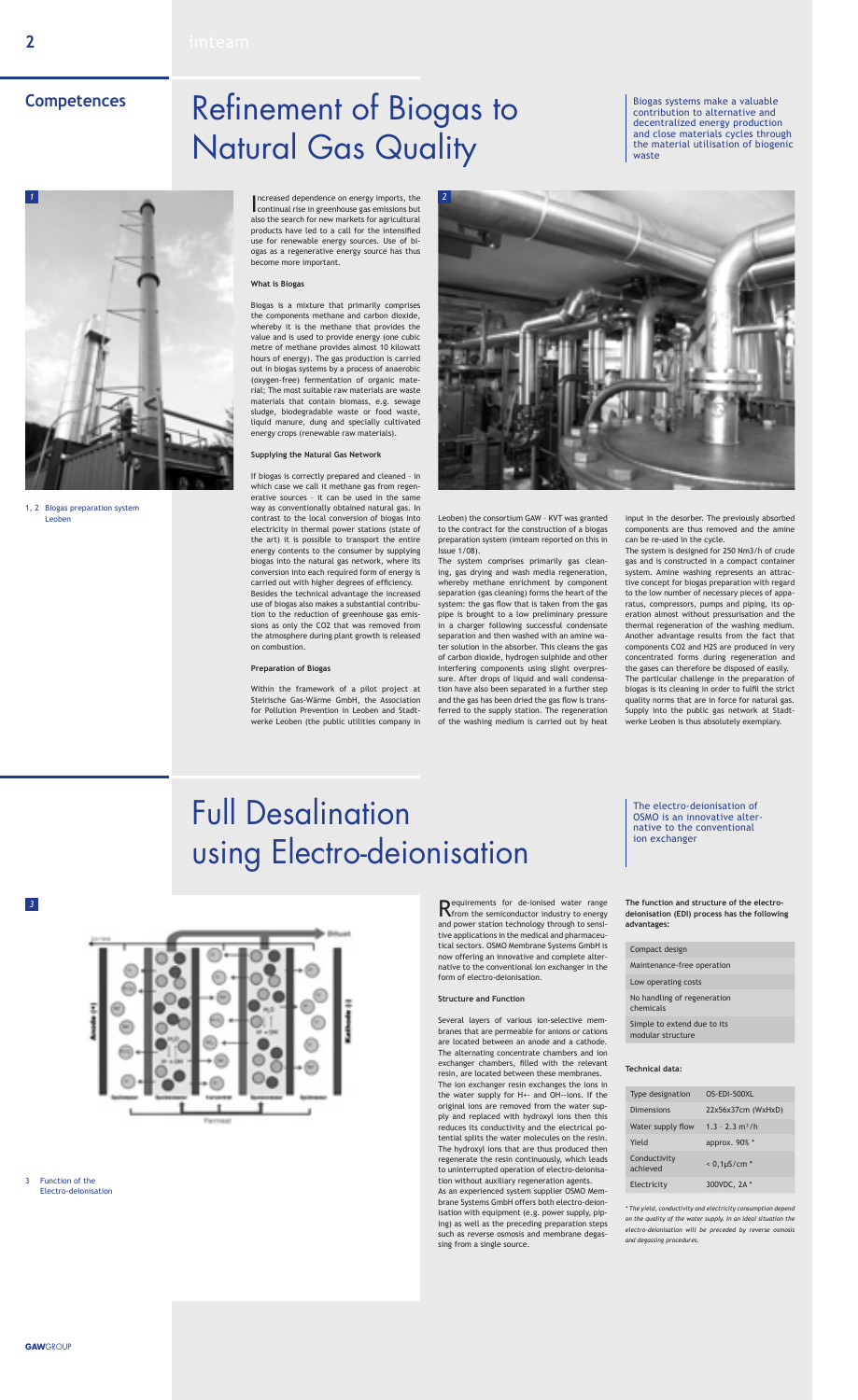GAW technologies was commissioned<br>GAW by Shangdong Bohui Paper Industry, based in Zibo, to make the first delivery of a dry milling system for natural calcium carbonate. Besides the coating kitchen that has already been delivered this is the second large contract in a very short period that GAW has received from the Chinese cardboard manufacturer. The system was designed for an annual output of 150,000 tonnes of dry calcium carbonate. The order volume totals 3.5 million Euros. The scope of the GAW delivery includes the delivery of key and individual components, the supervision of mechanical and electrical assembly and the planned initial operation at the beginning of March 2010. .

**The Principle of Multi-stage Milling**

The principle of the dry milling system is based on the multi-stage milling of stone blocks. In order to achieve this a jaw crusher is fed with blocks of stone the size of a sports bag. The jaw crusher carries out the rough breaking of

the stone to a particle size of around 40 mm. The stone is then transported on a conveyor belt to the second milling stage, a so-called hammer mill. This mill smashes the stone with demolition hammers. After this reduction is complete the stone, which now has a particle size of around 10 mm, travels to the third and last dry milling stage via a bucket elevator. In this stage the stone is milled to particles of approximately 40 microns in the vertical pulveriser using rotating runners, after which the dry milling process is complete. The product is suctioned out under negative pressure, separated from the air in a correspondingly dimensioned filter and fed into a storage silo. From here the further processes depend on product specifications in the GAW wet milling sector.



# Energy-efficient dispersing – the new gAW Disperser aggregate

An optimum ration between flow and shear

# From Block of Stone to Micro-particle

GAW has opened up a new market segment with the supply of a dry milling system for pigments

*4*



<sup>1</sup> The GAW Variable Shear Technology is based on the infinite *adjustability of the rotor-stator cover during operation.* 

- **Jaw Crusher**
- 5 Dry milling system for pigments



Particularly in connection with GAW-VST technology this thus enables top performance in the manufacture of coating colours, especially because the energy input over the duration of the batch preparation is adjusted to each actual requirement.

The subject of environmental protection has

already reached a high level, particularly in Europe, and industrial operations are also required to fulfil increasingly strict environmental requirements in other countries. Thus there is great demand for innovative systems that both save energy and reduce production costs while enabling an increase in quality. The new GAW Disperser aggregate not only saves power but also delivers a substantially higher level of performance in the manufacture of coating colours. It will surely find increasing applications in future within the paper industry.

A new rotor/stator geometry requires less power and simultaneously delivers improved performance in the manufacture of high quality coating colours

6/7 GAW-VST-Disperser aggregate

**Besides the important aspect of energy savings the new Disperser aggregate also has a number of further advantages:**

Low break resistance

Improved distribution of particle sizes

Highest solids content

Ideal viscosity

Reduction of air content in the coating colour

Improvement in coating colour rheology

Saves binder material

Low wear and tear



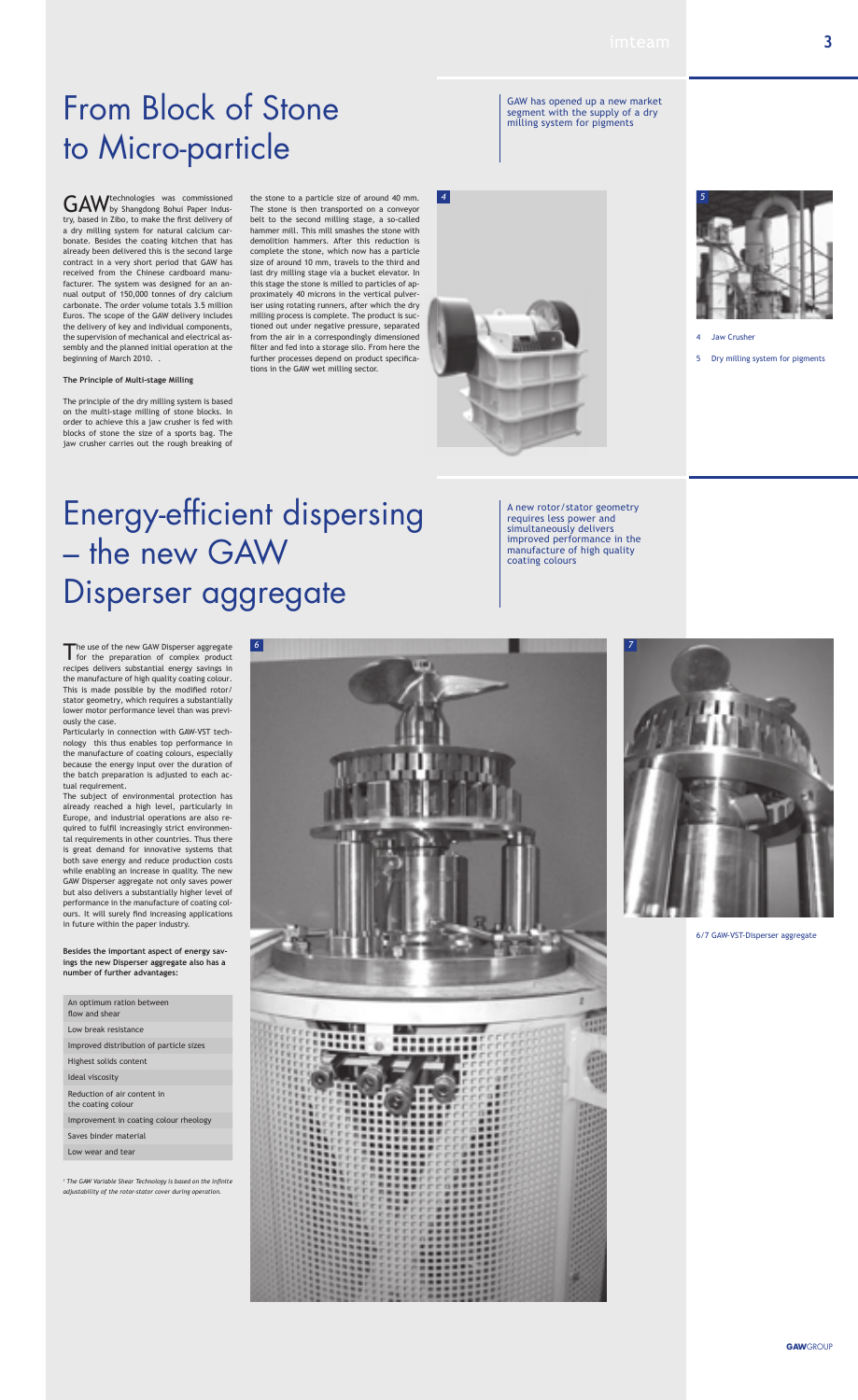The MemCell, the new OSMO test system for<br>flat membranes, is used to determine specific parameters for the preparation of aqueous solutions using ultra filtration, nano filtration and reverse osmosis. Equipped with the latest measurement and regulation technology, test series are carried out completely automatically at a constant flow or pressure so that uninterrupted tests are possible over several days while the current operational state is represented in a clear way through visualisation.

The system execution in stainless steel has the advantage that it remains resistant to even aggressive media. The automated MemCell is the logical development of the manual test system that has been tried and tested for many years but only uses minimal human resources and also enables reproducible measurements.

The flat module is modelled on the hydraulic characteristics of the coil insert. This allows the transfer of experience from the laboratory experiment into the pilot scale. The flat cell in the system is available with various spacers (30-44-80 mil), whereby only the central section needs to be exchanged. A permeable sinter plate with similar characteristics as the permeate space is fitted on the permeate side to enable optimum and even permeate derivation. This makes safe scale-up possible.

\**A feed is a flow of material supplied to a chemical-technical system.* 

MCC Meili Paper Industry Co., Ltd., which belongs to the China Metallurgical Science and Industry Corporation, is located far into the interior of China on the border to Inner Mongolia, near the Tengger Desert . In the last 10 years MCC Meili has carried out highly successful innovation and investments and is now one of the leading paper producers in China. In 2008 a completely new factory with several paper production lines was constructed on a green field site in Zhongwei, in the autonomous province of Ningxia.

#### **Contract worth Millions for GAW**

GAW will plan and supply all coating colour preparation equipment for the LWC production line, including the film press work station and two GCC milling systems for grades as fine as 98% smaller than 2 microns.

China Metallurgical Group Corporation (MCC) is one of China's leading transnational groups and is primarily active as a general contractor in the

international construction sector, in the development of natural resources and in the paper, systems manufacture and real estate development sectors. MCC Meili Paper has been part of the MCC Group since 2006 and has worked its way up in only 10 years to being one of China's leading paper producers, primarily through innovation. The gigantic reforestation project that they began in 2004 gained them a lot of attention: the factory, which was originally to be constructed in the middle of the desert, is now part of a modern industrial park surrounded by over 33,000 hectares of forests and plants and is considered to be a prime model for the integrated development of the forestry and paper industries in China.

*1 The Tengger Desert is the fourth largest desert in China, located to the south west of the Gobi Desert. There are many stretches of over 100 km of sand in the Tengger Desert, which is why it has the name 'Tengger', which is Mongolian for 'wide sky'.* 

### **Competences**

### **Projects**

**The contract is worth several million Euros and includes:** 

Fully automated coating colour preparation

Storage and transportation of coating colour

The preparation of coating starch

The preparation of china clay, PVA and CMC

The storage of coating pigments, CaCO3 and synthetic binding materials

The work stations

The preparation, storage and transportation of pre-milled calcium carbonate

The storage of auxiliary milling materials and

Two GCC wet milling systems.

8 Automativ test system for flat membranes

#### **Documented Measurement Data**

The following measurement data is recorded, read via a USB 2.0 interface:

Feed pressure \*

pH value of feed

Temperature of feed

pH value of permeate

Conductivity of permeate

Permeate flow

Concentrate flow



## MemCell – the automatic test system for flat membranes

# GAW – Coating Kitchen and GCC – Mill Systems for MCC Meili Paper Industry

The new OSMO laboratory system can be used to carry out membrane tests for ultra filtration, nano filtration and reverse osmosis using only minimal effort

Ten years ago Meili Paper was a paper factory in a small town – today it is one of the largest paper manufacturers in China and continues to expand

*8*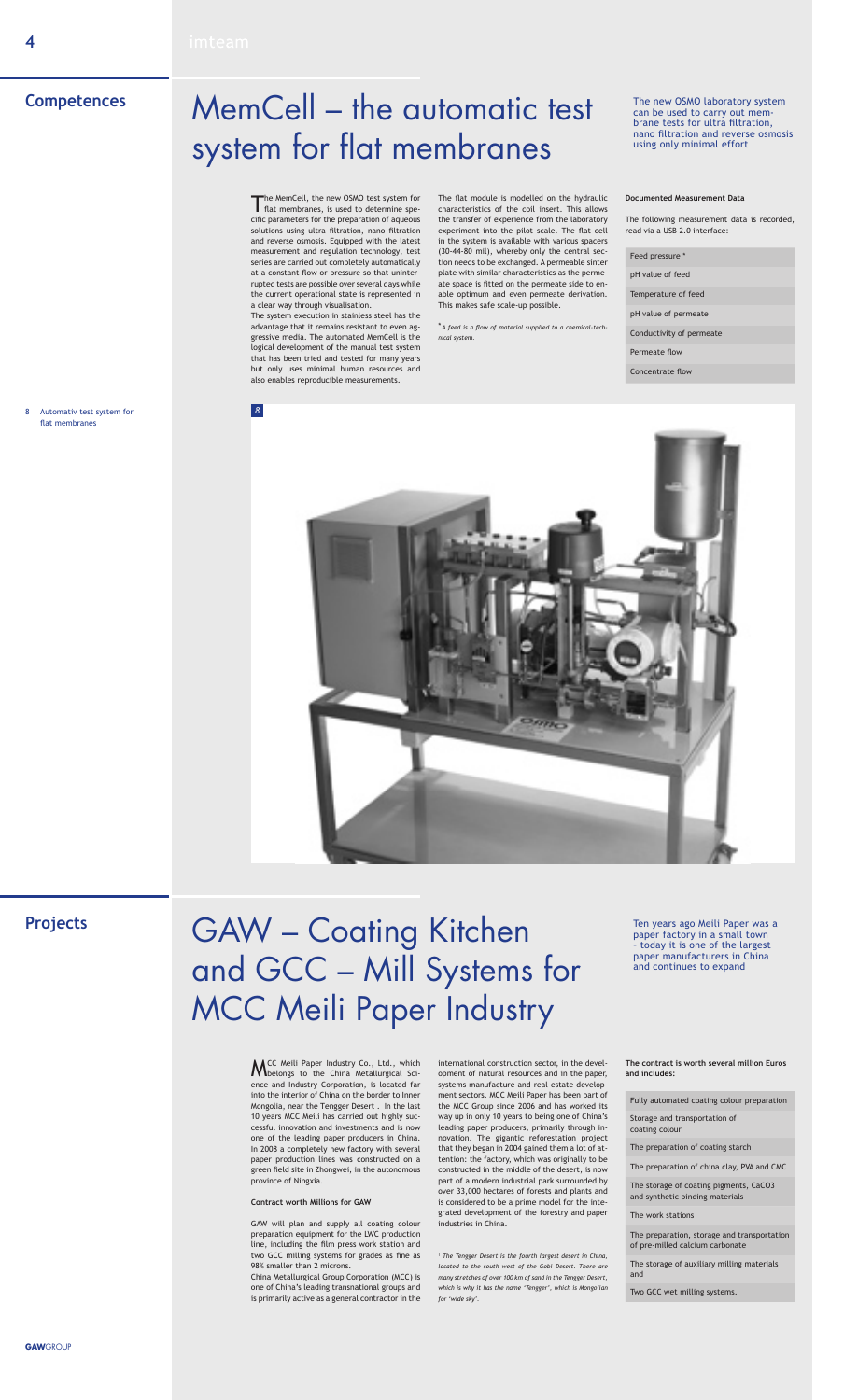Magna Steyr, who will begin serial produc-<br>Mition of the new Peugeot 308 C at their Graz-Thondorf plant this winter, granted GAW a contract for the development, production and delivery of chassis palettes and sub-assemblies in December 2008.

### **Virtual Development of Close-to-production Prototype Palettes**

The greatest main challenge lay in the requirement to develop as much as possible virtually, which greatly limited the availability of STO parts (system tryout). In only two months the GAW engineers and their partners developed and constructed close-to-production prototype palettes in cooperation with the Magna Steyr planning department, thus ensuring installation on the PTO online (production tryout) of 100 pre-series vehicles from April 2009.

Once serial production begins approximately 22,000 vehicles can be produced in Graz.

#### **Assembly Process for Engines and Axes**

Assembly of the axes, transmission and engines as well as the installation of components such as the starter and the generator will be carried out on the pre-assembly lines.

The engine and axes components that are produced on the pre-assembly lines are transferred to engine or rear axle palettes (work piece carriers) using lifting or handling equipment. In order to position the engine to the vehicle position the turntable on the engine plate is turned 90° from its original position and received by contour and form supports mounted on the palettes. After this the engine transmission unit is connected to the front axle and the palettes transported to the transfer station on a floor transport system (BTS) using roller conveyor belts. The rear axle palettes are transported from the back axle mounting course to the transfer station at almost the same time.

The Indian paper producer Tamil Nadu<br>Newsprint and Papers Limited is investing millions of US dollars in its factory, located in the state of Tamil Nadu and destined to become the largest paper factory in India with an annual production capacity of approximately 400,000 tonnes. One important component in this investment is the production system for valuable writing, printing and copy paper (PM 3), which will produce 155,000 tonnes of paper per annum as of summer 2010 and mainly uses environmentally-friendly bagasse cellulose, which

> The mating and screwing of the engine transmission unit to the vehicle chassis then follows at the so-called aggregate mounting station, including the front and rear axles. This process is also termed the marriage or joining course. After completion of the last screwing process the lifting tables are lowered again and the position pins that are inserted in the side member when the lifting tables are lifted, are laid manually back in their starting position. The empty palettes are steered back to the return route and the same process can begin again.

In total GAW will deliver 27 engine palettes, 10 rear axle palettes and the pre-assembly equipment for the front and rear axle assembly.

# GAW to supply Chemical Preparation System and Coating Kitchen to India

# GAW is developing Chassis Palettes for the Production of the Peugeot 308C

is produced in their own factory.

GAW was commissioned with the engineering, supply, mechanical and electrical assembly and initial operation of the complete chemical and coating colour preparation system for this new production line, whereby the majority of the project will be realised by GAW Paper Coating

Systems, USA.

**Preparation of complex Product Formulae** 

The industrial and economic development of<br>China has now also reached the island of Hainan, which previously relied primarily on the tourism industry and its wealth of natural resources. Asia Pulp & Paper (APP), one of the top 10 paper manufacturers worldwide, not only operated the world's largest cellulose factory on Hainan, but is also currently operating the fastest fine paper machine in the world with the PM2 paper machine on this southern Chinese island.

The fully automatic coating colour preparation system is based on GAW-Variable Shear Technology (VST) and results in highly efficient dispersal with the lowest possible level of energy consumption, minimal viscosity and savings in the addition of binding agents to the coating colour. The optimal distribution of the pigments achieved by VST dispersal guarantees particularly even coating and increases gloss characteristics in the paper. The entire coating colour preparation process is controlled by the GAW process control system AutomationX. Besides coating colour preparation and the Speedsizer workstations the contract also includes the entire preparation – storage, transportation, dosage and weighing – of pigments, filling and auxiliary materials, binding agents such as kaolin, calcium carbonate, latex, starch, PVA, biocides and optical brightener

and control using AutomationX.

### **Environmentally-friendly Paper**

The Tamil Nadu factory is located in the state of Tamil Nadu, approximately 350 km southeast of Chennai (Madras), the fifth-largest city in India. It is used to manufacture high quality writing, printing and copy paper, primarily made of environmentally friendly bagasse cellulose, which has already brought the company numerous awards relating to environmental protection. Bagasse is a fibrous component of sugar cane, which occurs as press waste in industrial sugar production and also serves as a base material for paper manufacture because of its high cellulose content. Initial operation of the new PM 3 will take place in mid 2010.

The new PM 3 paper machine is part of the over 230 million USD expansion plan of the Indian paper giant Tamil Nadu Newsprint and Papers Limited

Serial production on the new Peugeot will soon start at Magna Steyr in Graz

9 Engine palette Peugeot 308 C

### **India's paper industry expecting a positive development in demand in the long term**

*According to a prediction by the Indian Paper Manufacturers Association (IPMA) demand for paper and paper products is expected to rise from a recent level of just 8 million to 15 million tonnes by 2015 and then 20 million tonnes by 2020, whereby it is primarily the products like copy paper or coated paper that are expected to rise at rates between 15% and 20%. India, with its annual consumption of approximately 9 kg per person, is still far below the international average of 45 kg, but paper consumption is increasing steadily together with increasing household income, increased literacy within the population and higher government spending on education.*

*India's paper manufacturers are therefore counting on long-term expansion and want to increase their capacity and modernise their old systems in coming years. The paper manufacturers will already increase their capacity by approximately 3 million tonnes by 2012, with the IPMA estimating necessary investment for this at 130,000 million Indian rupees – approximately 2,000 million Euros. [Source: Bundesverband Sekundärrohstoffe und Entsorgung e.V.; www.bvse.de on 10.05.2009]*



Besides a paper and a coating machine the 'Hainan' project also requires a milling system for natural calcium carbonate and APP has once again chosen GAW technology. The order of the GCC wet milling system primarily includes basic and detailed engineering, electrical controls, filter equipment and of course the wet milling machines at the heart of the system. The overall contract is worth several million Euros.

#### **Highest Degrees of Fineness with specific Grain Distribution Curves**

The GAW wet milling system produces liquid calcium carbonate by first liquefying the calcium carbonate powder stored in the silos and then milling it in one or more stages using charge-influencing auxiliary materials and high performance mills. The continually operated process lines are fully automated and guarantee the required quality characteristics of up to 98% smaller than 2 microns. They transport the finished product into large-volume storage containers for further processing.

Asia Pulp & Paper is one of GAW's largest and most loyal clients. In recent years APP also granted the contract for the coating kitchens for the supply of all production lines in the Dagang factory to GAW. Also the fist GAW-GCC system

went into operation in Dagang as early as 2005. Calcium carbonate is gaining importance in the paper and cardboard industry, both as a bulking agent and as a coating pigment. Besides the whiteness and refraction index properties the form and fineness of the particles also play a major role in the coating of paper and cardboard, especially as the developments in the speed of paper and coating machines require ever increasing running properties from coating colours. This means that materials must have both a high solids content and controllable order weight – all this at speeds of almost 2000 m/ minute and without any line or scratch formation. The GCC is prepared using a special procedure and dry or wet milling is used depending on its purpose.

# GCC Wet Milling System: contract worth millions for GAW

The highest productivity fine paper machine in the world was installed on the island of Hainan and GAW will supply a wet milling system for natural calcium carbonate

> **Natural Calcium Carbonate (GCC – Ground Calcium Carbonate) occurs in Three Types of Stone:**

**Chalk:** a loosely solidified sedimentary stone of biogenic origin (shells and skeletons of nano-fossils)

**Limestone:** A more solid sedimentary stone of biogenic origins (snails and shells)

**Marble:** a metamorphic, carbonate stone, created by chemical re-crystallisation of chalk and limestone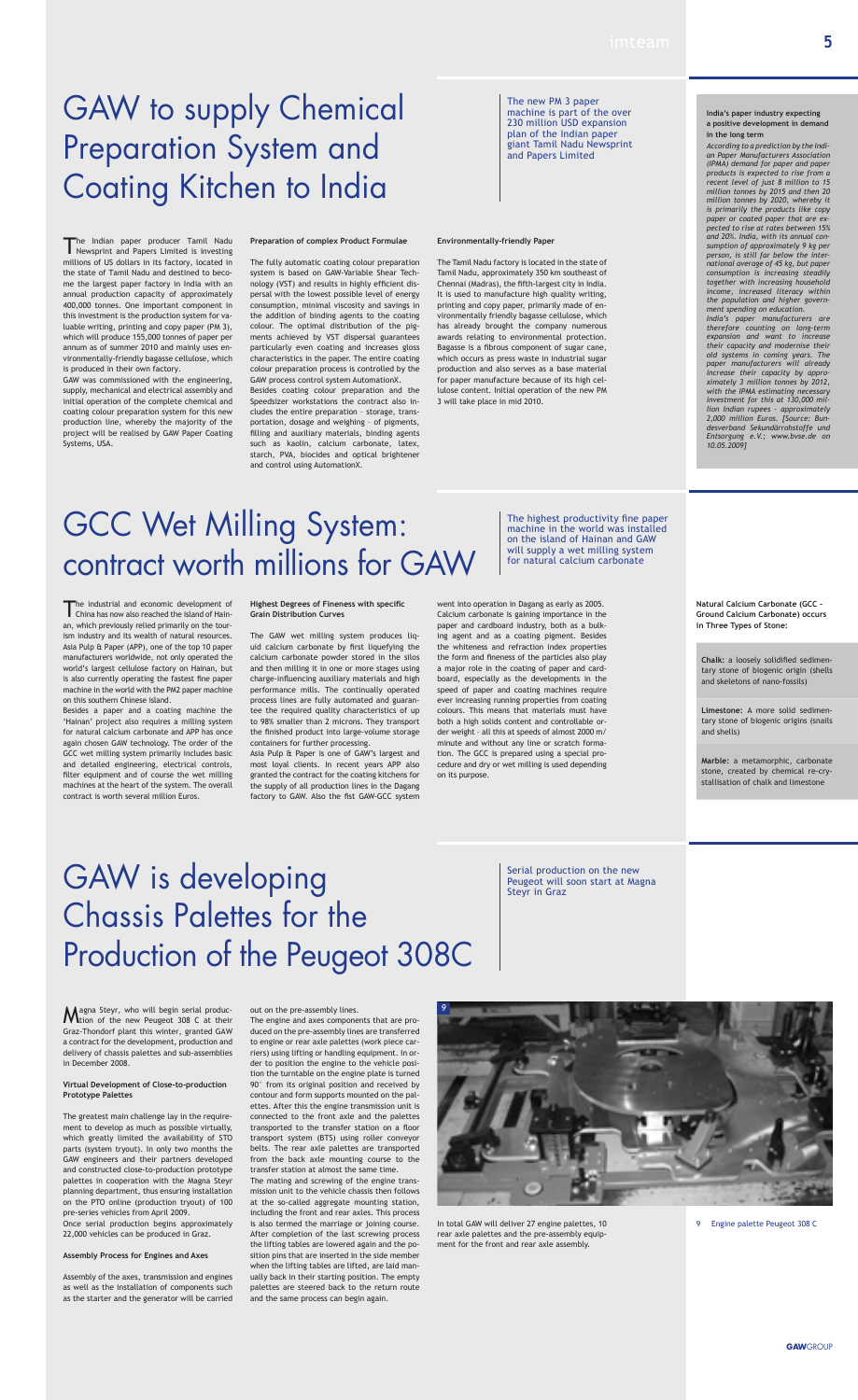

### **Projects**

The Kabel factory is located in Hagen, at the edge of the Sauerland district, 15 km south of Dortmund and approx. 65 km east of Dusseldorf, Germany. The Kabel factory has two paper machines and concentrates on the production of high quality, wood-containing,

coated printing paper that is used for the manufacture of consumer and specialist publications, mail-order catalogues, newspaper supplements and other commercial printed papers but also for text books, brochures, coffee-table books, wall calendars and company reports. The annual production capacity is 485,000 tonnes.

The Kabel factory has had its own waste wa-

ter cleaning system since 1970. Domestic waste water is also cleaned here, in cooperation with the Ruhr River Association, as well as the waste water from paper production – a useful symbiosis.

### **GAW scores Points with Cost-efficiency Environmental Compatibility**

At the end of last year GAW was already able to beat the competition and win the contract to modernise and expand the existing coating colour preparation system at Stora Enso Kabel. The three VST dispersal aggregates (Variable Shear Technology) form the heart of the system with a capacity of 13,000 litres each and replace the Cellier aggregates that had been used previously. The client's requirement for 'low energy consumption and the highest possible level of environmental compatibility' was certainly a special challenge on this project. It was necessary to realise this requirement in the GAW disperser and this was achieved successfully with the VST technology.

AUDI Neckarsulm granted MAW the Contract to develop a specialist transportation system to delivery the so-called front-end module to the unloading station. The front-end module comprises the radiator with radiator grill and is delivery in stackable specialist containers from the system supplier. They are transported automatically to the loa-

### **Functionality and Scope of Delivery**

With the help of the VST technology it was possible to adjust the energy input over the duration of batch preparation to the consumption that was actually necessary. This adjustment is fully automated using the batch management system supplied by GAW. Besides planning, delivery and assembly of the mechanical components the contract also included exchanging the existing CMS relay controls and the CP550 AEG controls to PCS7, implementation of batch preparation using GAW PLS AutomationX, including data linkage and integration of the FAW quality loops, and the conversion of the S5 controls to PCS7. Overall document production for the entire system in WSCAD was also carried out in the course of these comprehensive changes to the system. GAW carried out all electrical installation in the old and new system, including power supply units.

The non-contact curtain coating procedure,<br>which was originally used in the photographic industry, offers much potential for forward thinking product developments. Investment in this kind of innovative coating system makes Cham Paper Group the first user of this new curtain coating technology and opens up new possible applications for high quality specialist papers, especially in specialist paper manufacture.

## GAW Disperser Aggregate for Stora Enso – cost efficient and environmentally friendly

Stora Enso in Hagen puts the company's strict environmental guidelines into effect in an exemplary way at their

Kabel factory

12 Coating colour preparation

ding station and pulled in automatically on a conveyor belt. A turntable and lifting device position the container. A worker removes the front-end using a manipulator and positions it for screwing onto the chassis. The empty container is transported on further conveyor belts and removed. High-speed doors and PLS scanners were installed for safety reasons. The

challenge for MAW lay in developing a transportation system that could accommodate the extremely tight space situation and guarantee a smooth assembly process. The system was delivered in May 2009 and functioned perfectly following a brief trial operation period.

# MAW Transportation Systems for AUDI A6 and A7

MAW is developing a specialised system for the transportation of front-end modules

- 10 Work station with filtration
- 11 Process water preparation

*12*

#### **Strict Requirements for the Degassing of Coating Colour**

Curtain Coating is a non-contact coating process that, in contrast to coating aggregates like blade or film presses, does not produce excess coating colour: a so-called slit cap is used to apply the coating colour in one or two coats onto the paper strip without excess; thus only that quantity of colour is applied that will remain on the material strip. The nozzle has no direct contact with the paper strip, the coating colour is distributed evenly over the entire width of the nozzle and falls onto the paper fed past it like a curtain.

As this type of application places special requirements on the degassing of the colour the conception and realisation of the workstation with integrated filtering and degassing was a

particular challenge for GAW. The system went into operation in the spring of 2009.

# Curtain Coating at Cham Paper

GAW was granted the contract to deliver the workstation to supply the curtain coater

**Scope of the Order**

Transfer of the colour from the paste preparation area to the workstation

Exact temperature control, filtering and degassing at coater application

Preparation of temperature-controlled process water

Construction of a vacuum system for degassing

Cleaning system for the degassing components